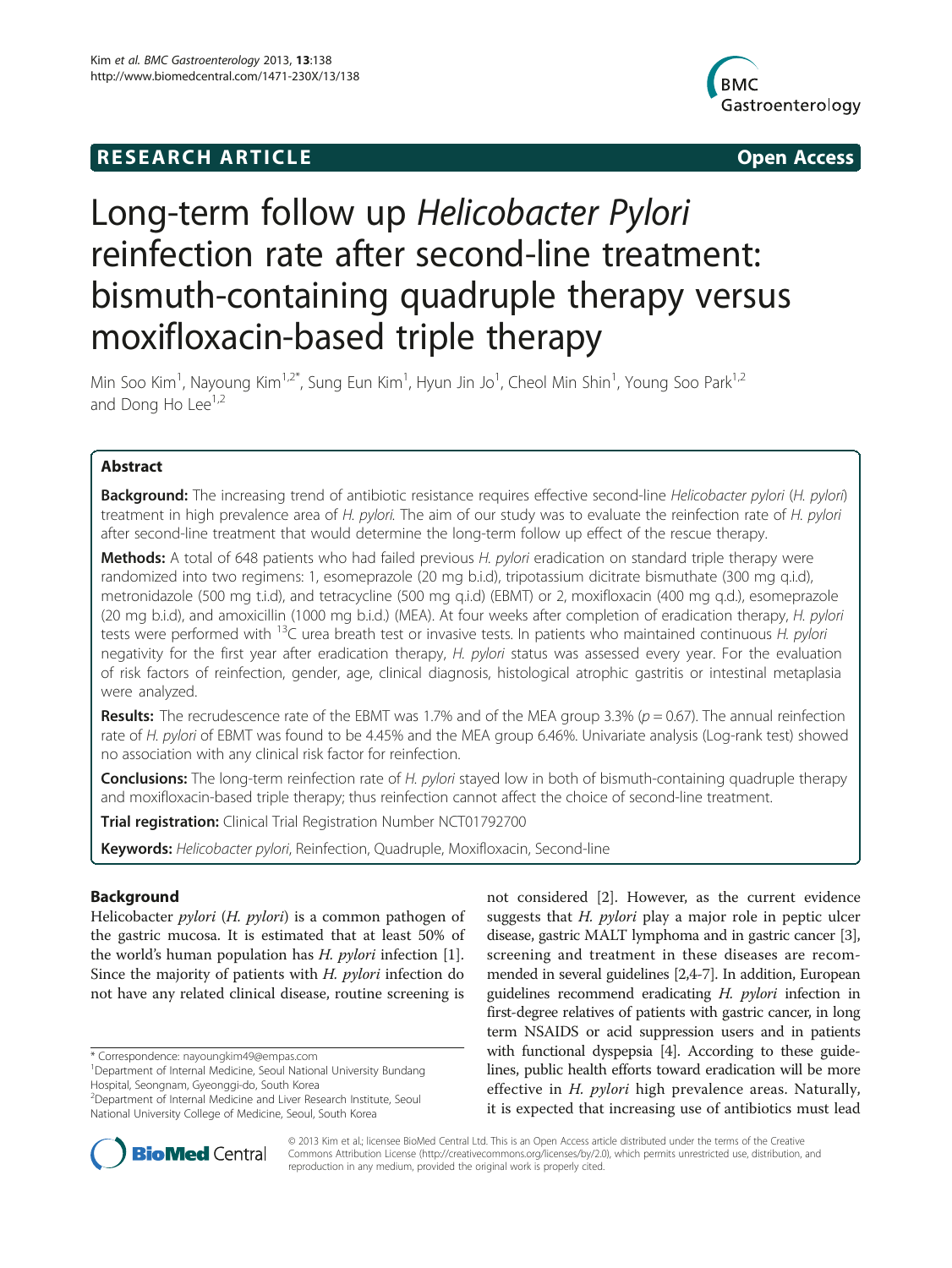<span id="page-1-0"></span>to increased resistance of antibiotics. Currently, the most commonly used initial treatment is a triple regimen combining a proton pump inhibitor (PPI) with two antibiotics (clarithromycin and amoxicillin/or metronidazole) for the eradication of H.  $pylori$  [[2,4-7](#page-7-0)]. Although this regimen has been shown to be effective in numerous clinical trials, the most recent data show that the eradication rate has declined to less than 80% worldwide, largely related to development of resistance to clarithromycin [[8\]](#page-7-0). In Korea, the recent eradication rate of this regimen was less than 80% in a long-term follow up study ( $\geq 5$  years) [[9,10\]](#page-7-0). Therefore, this decreasing eradication rate requires effective second-line treatment. Many clinicians have been using second-line therapy with bismuthcontaining quadruple therapy or including fluoroquinolone antibiotics such as levofloxacin and moxifloxacin.

In this situation, reinfection of H. pylori will determine the long-term effect of the eradication therapy for  $H.$   $pvl$ ori. If a regimen shows a high reinfection rate, then this eradication therapy should be avoided or strictly used only when absolutely indicated for H. pylori eradication. We reported the long-term annual reinfection rate of H. *pylori* in standard PPI-based triple therapy to be 3.51% per year in Korea [\[11](#page-7-0)]. Now that second-line therapy is frequently used there is increasing interest regarding the reinfection and recrudescence rates after rescue therapy. However, there are few reports regarding the reinfection rate of  $H$ . *pylori* after quadruple therapy [\[12\]](#page-7-0) and none for quinolone based triple therapy. From this background the aim of our study was to evaluate the reinfection rate of H. *pylori* after two kinds of second-line treatment over a long-term follow up period.

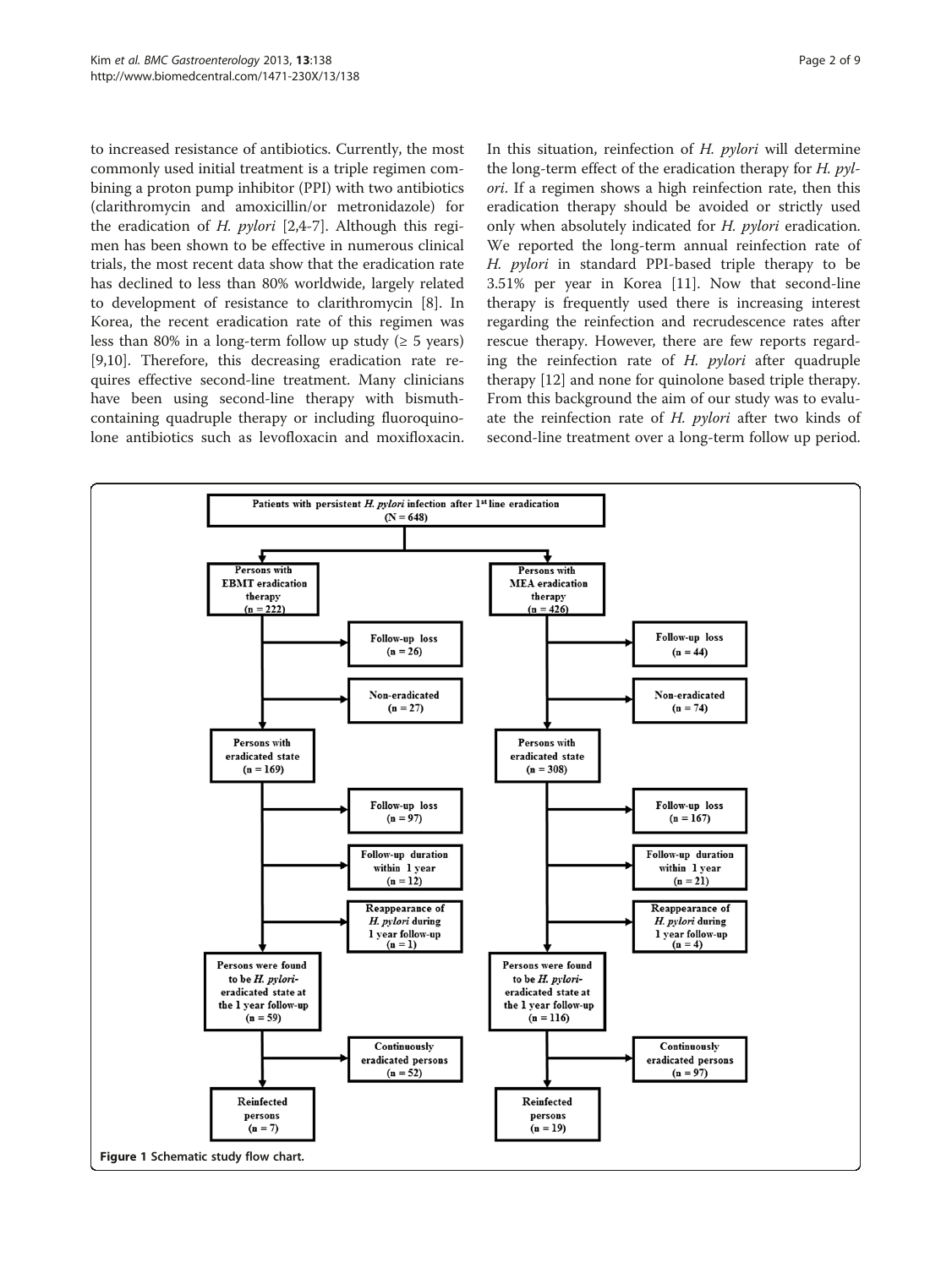<span id="page-2-0"></span>In addition, we investigated the risk factors for reinfection after this second-line treatment.

# Methods

# Study population

The schematic flow of this study is shown in Figure [1](#page-1-0). This was a prospective study performed between 2003 and 2010 at Seoul National University Bundang Hospital in Korea. A total of 648 patients with persistent H. pylori infection after first-line treatment (PPI-based triple therapy) were enrolled. PPI-based triple therapy included PPI (standard dose), amoxicillin 1 g, and clarithromycin 500 mg, all twice daily, for 7 days. Patients were considered persistent *H. pylori* infection if  $^{13}$ C-urea breath test (UBT) or invasive H. pylori test (Giemsa histology, CLO test, culture) were positive despite PPI-based triple therapy. Patients were excluded from the study if they had a history of renal or hepatic impairment, previous gastric surgery, pregnancy or lactation, therapy with steroids or non-steroidal anti-inflammatory drugs, or therapy with a proton pump inhibitor (PPI) or antibiotics within four weeks of entry. Between 2003 and 2006, the 44 patients with persistent H. *pylori* infection were treated with bismuth-containing quadruple therapy. Between 2007 and 2010, 604 patients with persistent H. pylori infection were randomized into two kinds of second-line therapy (bismuth-containing quadruple therapy or moxifloxacinbased triple therapy). However, if the patient preferred one regimen, after sufficient information for side effect and eradication rate of each regimen a change was permitted. Finally, 222 patients were treated for 14 days with esomeprazole 20 mg b.i.d, tripotassium dicitrate bismuthate 300 mg q.i.d, metronidazole 500 mg t.i.d, and tetracycline 500 mg q.i.d (EBMT) as second-line treatment regimen for H. pylori infection. 426 patients were treated for 14 days with moxifloxacin 400 mg q.d, esomeprazole 20 mg b.i.d, and amoxicillin 1000 mg b.i.d (MEA) as second-line treatment regimen for H. pylori infection. At four weeks after completion of the secondline treatment, *H. pylori* eradication was evaluated by  $^{13}$ C-UBT or invasive tests. Invasive tests were performed in the patients in whom follow up endoscopic examination was necessary for peptic ulcer, adenoma or gastric cancer. H. pylori negative status after eradication was defined as a negative  $^{13}$ C-UBT or all negative of Giemsa stain, CLO test, and culture. Among 222 patients with EBMT eradication therapy and 426 patients with MEA eradication therapy, 169 patients and 308 patients were found to be in eradicated status, respectively (Figure [1](#page-1-0)).

All subjects provided informed consent, and the study protocol was approved by the Ethical Committee at Seoul National University Bundang Hospital. ClinicalTrials.gov registration number is NCT01792700.

| Variable category                        | Total            | <b>EBMT</b>      | <b>MEA</b>       | $p$ -value $*$ |
|------------------------------------------|------------------|------------------|------------------|----------------|
|                                          | $(N = 175)$      | $(N = 59)$       | $(N = 116)$      |                |
| Gender                                   | $(N = 175)$      | $(n = 59)$       | $(n = 116)$      |                |
| Male                                     | $(104, 59.4\%)$  | (35, 59.3%)      | $(69, 59.5\%)$   | 0.98           |
| Female                                   | $(71, 40.6\%)$   | (24, 40.7%)      | (47, 40.5%)      |                |
| Age (years) (mean $\pm$ SD)              | $(N = 175)$      | $(n = 59)$       | $(n = 116)$      | 0.67           |
|                                          | $(56.6 \pm 9.4)$ | $(56.1 \pm 9.3)$ | $(56.8 \pm 9.5)$ |                |
| Clinical diagnosis                       | $(N = 175)$      | $(n = 59)$       | $(n = 116)$      |                |
| Early gastric cancer                     | (40, 22.9%)      | $(11, 18.6\%)$   | $(29, 25.0\%)$   | 0.06           |
| Dysplasia                                | $(19, 10.9\%)$   | $(3, 5.1\%)$     | $(16, 13.8\%)$   |                |
| Peptic ulcer disease                     | $(34, 19.4\%)$   | $(17, 28.8\%)$   | (17, 14.7%)      |                |
| Chronic gastritis                        | $(82, 46.9\%)$   | $(28, 47.5\%)$   | $(54, 46.6\%)$   |                |
| Histological AG in either antrum or body | $(N = 116)$      | $(n = 37)$       | $(n = 79)$       |                |
| Yes                                      | $(67, 57.8\%)$   | $(21, 56.8\%)$   | (46, 68.7%)      | 0.88           |
| No                                       | $(49, 42.2\%)$   | $(16, 43.2\%)$   | $(33, 41.8\%)$   |                |
| Histological IM in either antrum or body | $(N = 144)$      | $(n = 47)$       | $(n = 97)$       |                |
| Yes                                      | (84, 58.3%)      | (23, 48.9%)      | $(61, 62.9\%)$   | 0.11           |
| No                                       | (60, 41.7%)      | $(24, 51.1\%)$   | $(36, 37.1\%)$   |                |

Table 1 Baseline demographic and clinical characteristics of subjects who maintained the eradicated state by quadruple therapy (EBMT) or moxifloxacin-based triple therapy (MEA)

EBMT: esomeprazole (20 mg b.i.d), tripotassium dicitrate bismuthate (300 mg q.i.d), metronidazole (500 mg t.i.d), and tetracycline (500 mg q.i.d); MEA: moxifloxacin (400 mg q.d.), esomeprazole (20 mg b.i.d), and amoxicillin (1000 mg b.i.d.); AG, atrophic gastritis, IM, intestinal metaplasia. All of early gastric cancer patients were cured by endoscopic submucosal dissection.

\*p-value for Pearson chi-square test for comparison of categorical data, and independent samples t-test for comparison of age.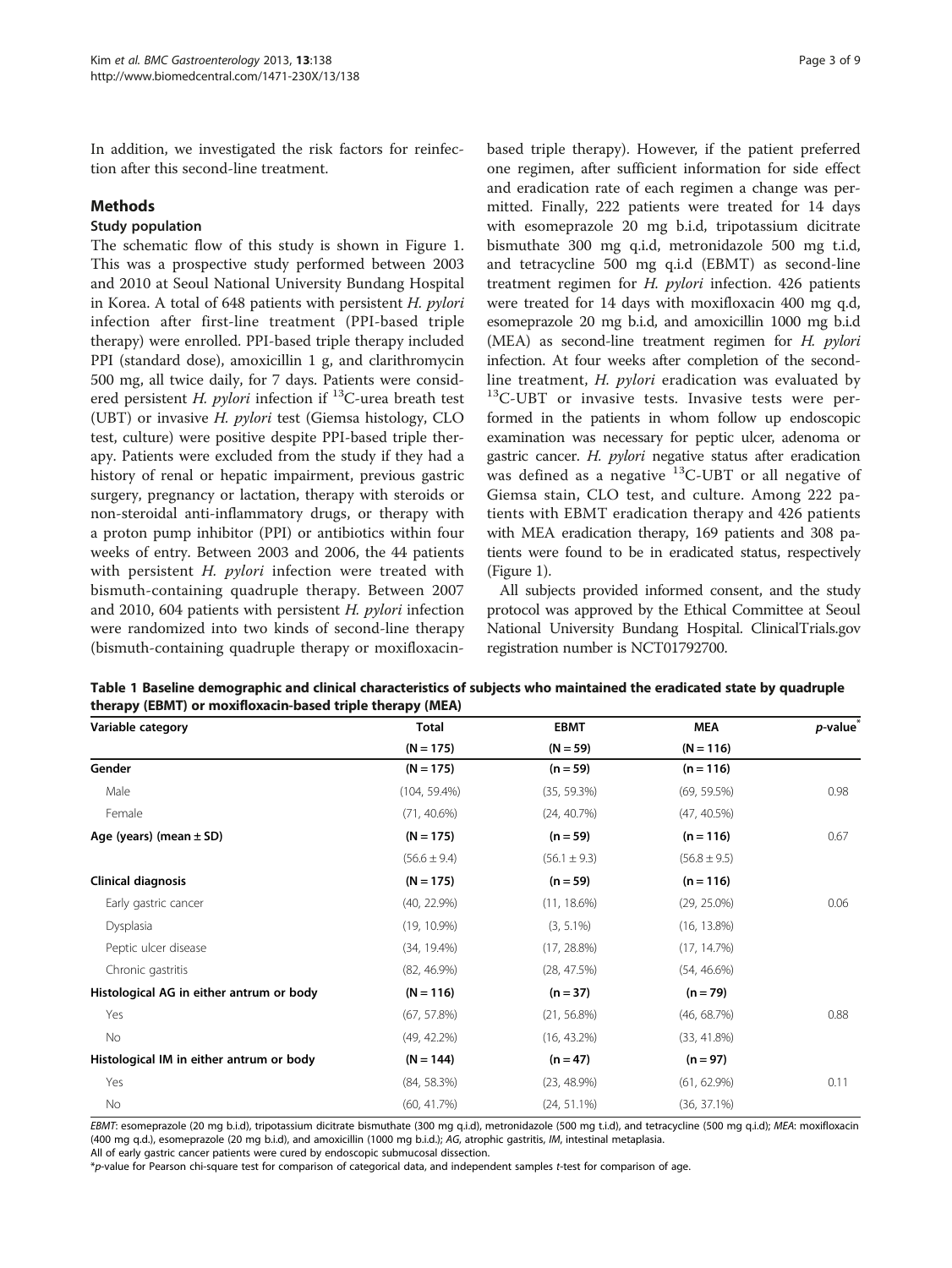# <span id="page-3-0"></span>Invasive Helicobacter pylori test (Giemsa histology, CLO test, and culture) and histology

To determine the presence of current H. pylori infection, 10 biopsy specimens were taken from the gastric mucosa at each endoscopy (two biopsy specimens each from the greater curvature of the antrum and body, and three each from the lesser curvature of the antrum and body). Among them, four biopsy specimens (one each from the greater curvature and lesser curvature of the antrum and body) were fixed in formalin, and used for determination of H. pylori infection by Giemsa staining. Another four specimens from the four gastric mucosa areas mentioned above were used for H. pylori culturing. The remaining two specimens from the lesser curvature of the antrum and body were used for the rapid urease test (CLO test; Delta West, Bentley, Australia).

Four of the biopsy specimens used for determination of H. pylori infection were also used for histological evaluation. These specimens were examined for the presence of gastric atrophy and intestinal metaplasia by H&E staining. The presence of atrophy on any of four specimens was diagnosed as gastric atrophy, and the same method was applied to intestinal metaplasia. The definition of atrophy is the loss of appropriate glands including both metaplastic and non-metaplastic atrophy. Both metaplastic and nonmetaplastic atrophy can be allocated to one of three grades of severity using grading criteria modeled on those suggested by the original and the updated Sydney System [[13](#page-7-0)].

### <sup>13</sup>C-urea breath test

Patients fasted for 4 h before testing. Then, 100 mg of 13C-urea powder (UBiTkit; Otsuka Pharmaceutical,

| Table 2 Baseline demographic and clinical characteristics of study subjects depending on reinfection |  |
|------------------------------------------------------------------------------------------------------|--|
|------------------------------------------------------------------------------------------------------|--|

|                                             | <b>EBMT</b>                   |                                      |                                                    |                      | <b>MEA</b>                     |                                       |                                                    |                      |
|---------------------------------------------|-------------------------------|--------------------------------------|----------------------------------------------------|----------------------|--------------------------------|---------------------------------------|----------------------------------------------------|----------------------|
| Variable category                           | <b>Total</b><br>$(59, 100\%)$ | Reinfected<br>group<br>$(7, 11.9\%)$ | Continuously<br>eradicated group<br>$(52, 88.1\%)$ | $p$ -value $\degree$ | <b>Total</b><br>$(116, 100\%)$ | Reinfected<br>group<br>$(19, 16.4\%)$ | Continuously<br>eradicated group<br>$(97, 83.6\%)$ | p-value <sup>*</sup> |
| Gender                                      | $(N = 59)$                    | $(n = 7)$                            | $(n = 52)$                                         |                      | $(N = 116)$                    | $(n = 19)$                            | $(n = 97)$                                         |                      |
| Male                                        | (35, 59.3%)                   | $(4, 57.1\%)$                        | $(31, 59.6\%)$                                     | 0.816                | $(69, 59.5\%)$                 | $(12, 63.2\%)$                        | $(57, 58.8\%)$                                     | 0.353                |
| Female                                      | (24, 40.7%)                   | $(3, 42.9\%)$                        | $(21, 40.4\%)$                                     |                      | $(47, 40.5\%)$                 | $(7, 36.8\%)$                         | $(40, 41.2\%)$                                     |                      |
| Age (mean $\pm$ SD)                         | $(N = 59)$                    | $(n = 7)$                            | $(n = 52)$                                         |                      | $(N = 116)$                    | $(n = 19)$                            | $(n = 97)$                                         |                      |
|                                             | $(56.1 \pm 9.3)$              | $(59.9 \pm 9.8)$                     | $(55.6 \pm 9.2)$                                   |                      | $(56.8 \pm 9.5)$               | $(56.7 \pm 9.4)$                      | $(56.8 \pm 9.6)$                                   |                      |
| $20 - 29$                                   | $(1, 1.7\%)$                  | $(0, 0.0\%)$                         | $(1, 1.9\%)$                                       | 0.306                | $(1, 0.9\%)$                   | $(0, 0.0\%)$                          | $(1, 1.0\%)$                                       | 0.479                |
| 30-39                                       | $(1, 1.7\%)$                  | $(0, 0.0\%)$                         | $(1, 1.9\%)$                                       |                      | $(3, 2.6\%)$                   | $(0, 0.0\%)$                          | $(3, 3.1\%)$                                       |                      |
| 40-49                                       | $(13, 22.0\%)$                | $(2, 22.2\%)$                        | $(11, 21.2\%)$                                     |                      | $(21, 18.1\%)$                 | $(6, 31.6\%)$                         | $(15, 15.5\%)$                                     |                      |
| 50-59                                       | $(21, 35.6\%)$                | (1, 14.3%)                           | (20, 38.5%)                                        |                      | $(40, 34.5\%)$                 | (5, 26.3%)                            | $(35, 36.1\%)$                                     |                      |
| 60-69                                       | $(20, 33.9\%)$                | $(3, 42.9\%)$                        | (17, 32.7%)                                        |                      | $(42, 36.2\%)$                 | $(6, 31.6\%)$                         | $(36, 37.1\%)$                                     |                      |
| 70-79                                       | $(3, 5.1\%)$                  | (1, 14.3%)                           | $(2, 3.8\%)$                                       |                      | $(8, 10.5\%)$                  | $(2, 10.5\%)$                         | $(6, 6.2\%)$                                       |                      |
| 80-89                                       | $(0, 0.0\%)$                  | $(0, 0.0\%)$                         | $(0, 0.0\%)$                                       |                      | $(1, 0.6\%)$                   | $(0, 0.0\%)$                          | $(1, 1.0\%)$                                       |                      |
| <b>Clinical diagnosis</b>                   | $(N = 59)$                    | $(n = 7)$                            | $(n = 52)$                                         |                      | $(N = 116)$                    | $(n = 19)$                            | $(n = 97)$                                         |                      |
| Early gastric cancer                        | $(11, 18.6\%)$                | $(0, 0.0\%)$                         | $(11, 21.2\%)$                                     | 0.198                | $(29, 25.0\%)$                 | $(7, 36.8\%)$                         | (22, 22.7%)                                        | 0.77                 |
| Dysplasia                                   | $(3, 5.1\%)$                  | $(1, 14.3\%)$                        | $(2, 3.8\%)$                                       |                      | $(16, 13.8\%)$                 | $(3, 15.8\%)$                         | $(13, 13.4\%)$                                     |                      |
| Peptic ulcer disease                        | $(17, 28.8\%)$                | $(4, 57.1\%)$                        | $(13, 25.0\%)$                                     |                      | (17, 14.7%)                    | $(3, 15.8\%)$                         | $(14, 14.4\%)$                                     |                      |
| Chronic gastritis                           | (28, 47.5%)                   | $(2, 28.6\%)$                        | $(26, 50.0\%)$                                     |                      | $(54, 46.6\%)$                 | $(6, 31.6\%)$                         | (48, 49.5%)                                        |                      |
| Histological AG in either<br>antrum or body | $(N = 37)$                    | $(n = 6)$                            | $(n = 31)$                                         |                      | $(N = 79)$                     | $(n = 14)$                            | $(n = 65)$                                         |                      |
| Yes                                         | $(21, 56.8\%)$                | $(5, 83.3\%)$                        | $(16, 51.6\%)$                                     | 0.113                | $(46, 58.2\%)$                 | $(9, 64.3\%)$                         | $(37, 56.9\%)$                                     | 0.575                |
| No                                          | $(16, 43.2\%)$                | (1, 16.7%)                           | $(15, 48.4\%)$                                     |                      | $(33, 41.8\%)$                 | (5, 35.7%)                            | $(28, 43.1\%)$                                     |                      |
| Histological IM in either<br>antrum or body | $(N = 47)$                    | $(n = 6)$                            | $(n = 41)$                                         |                      | $(N = 97)$                     | $(n = 15)$                            | $(n = 82)$                                         |                      |
| Yes                                         | $(23, 48.9\%)$                | $(4, 66.7\%)$                        | $(21, 51.2\%)$                                     | 0.193                | $(61, 62.9\%)$                 | $(8, 53.3\%)$                         | $(53, 64.6\%)$                                     | 0.52                 |
| No                                          | $(24, 51.1\%)$                | $(2, 33.3\%)$                        | $(20, 48.8\%)$                                     |                      | $(36, 37.1\%)$                 | (7, 46.7%)                            | $(29, 35.4\%)$                                     |                      |

EBMT: esomeprazole (20 mg b.i.d), tripotassium dicitrate bismuthate (300 mg q.i.d), metronidazole (500 mg t.i.d), and tetracycline (500 mg q.i.d); MEA: moxifloxacin (400 mg q.d.), esomeprazole (20 mg b.i.d), and amoxicillin (1000 mg b.i.d.); AG, atrophic gastritis; IM, intestinal metaplasia.

All of early gastric cancer patients were cured by endoscopic submucosal dissection.

\* P-value for Log-rank test.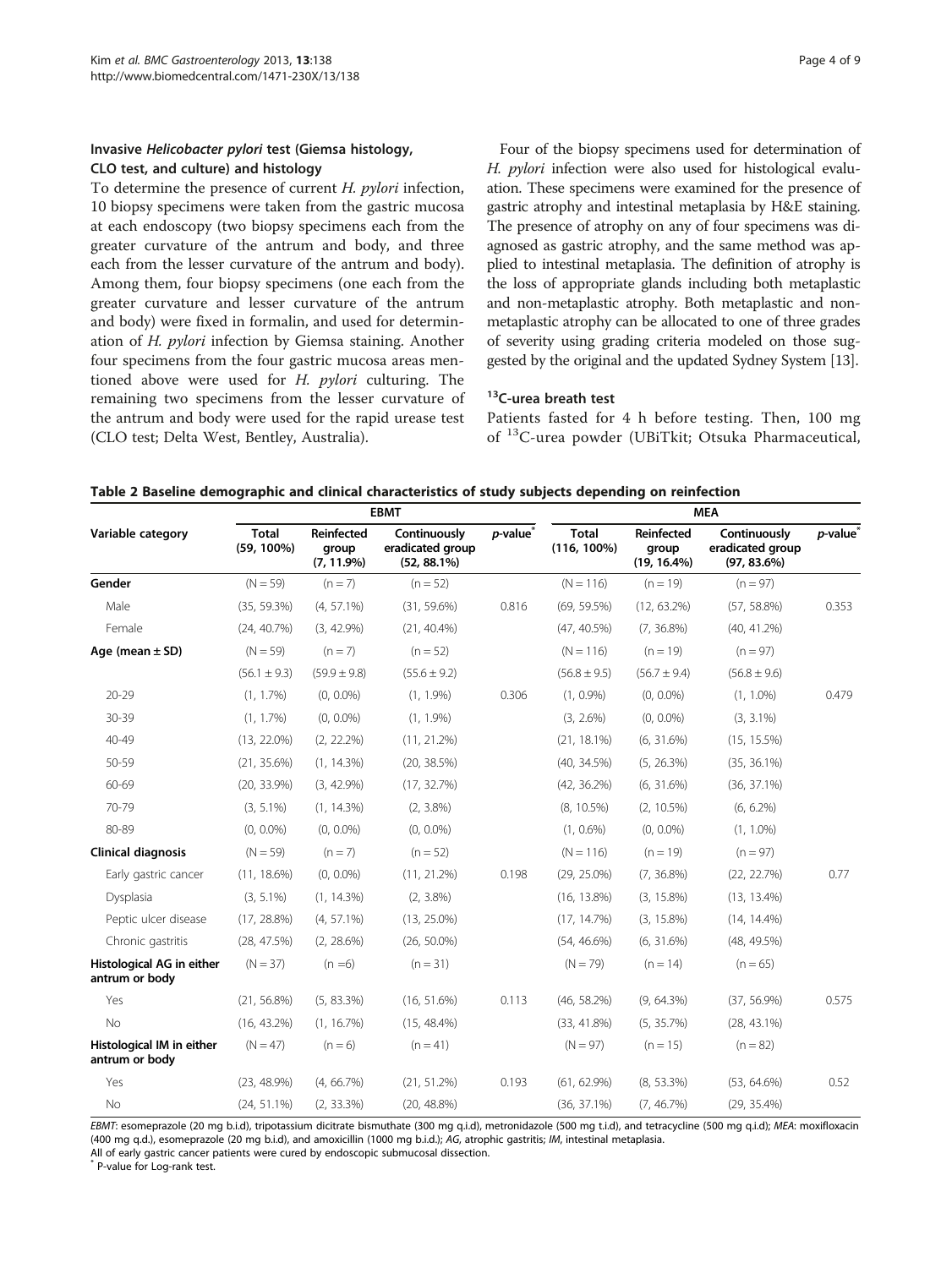<span id="page-4-0"></span>Table 3 Reinfection and recrudescence rate of Helicobacter pylori

| Variable category  | E B M T group | M E A group | <i>p</i> -value |
|--------------------|---------------|-------------|-----------------|
| Recrudescence      | $(n = 60)$    | $(n = 120)$ |                 |
| Yes                | 1(1.7%)       | $4(3.3\%)$  | 0.67            |
| Nο                 | 59 (98.3%)    | 116 (96.7%) |                 |
| <b>Reinfection</b> | $(n = 59)$    | $(n = 116)$ |                 |
| Yes                | $7(11.9\%)$   | 19 (16.4%)  | 0.43            |
| Nο                 | 52 (88.1%)    | 97 (83.6%)  |                 |

EBMT: esomeprazole (20 mg b.i.d), tripotassium dicitrate bismuthate (300 mg q.i.d), metronidazole (500 mg t.i.d), and tetracycline (500 mg q.i.d); MEA: moxifloxacin (400 mg q.d.), esomeprazole (20 mg b.i.d), and amoxicillin (1000 mg b.i.d.). \* P-value for Pearson chi-square test or Fisher's exact test for comparison of categorical data.

Tokyo, Japan) was dissolved in 100 mL water and administered orally; a second breath sample was collected 20 min later. The collected samples were analyzed using an isotope-selective, non-dispersive infrared spectrometer (UBiT-IR300; Otsuka Pharmaceutical). The cutoff value used for H. pylori eradication was 2.5‰.

# Follow-up of H. pylori tests

All of the eradicated patients received gastroscopy with invasive tests (modified Giemsa stain and CLO test) not only from greater and lesser curvature of antrum but also from body after 1 year. If any one of these tests were positive then the patient was regarded as recrudescence case. After this time the patients were followed up for one year with gastroscopy with invasive tests. However, when the patients preferred  $^{13}$ C-UBT or wanted to receive the gastroscopy every other year it was also accepted because the Korea government national health

Table 4 Annual reinfection rate of Helicobacter pylori

insurance program recommends biannual endoscopy instead of one year.

# Statistical analysis

The annual reinfection rate (percentage per year) of  $H$ .  $pyl$ ori was calculated as (total number of infected patients/ cumulative observation years for all patients) X 100.

SPSS for Windows (version 18.0; SPSS, Inc., an IBM Company, Chicago, Illinois, USA) was used for all statistical analyses. Categorical variables were analyzed using the Pearson chi-square test or Fisher's exact test, and continuous variables were analyzed using independent samples *t*-test. The risk of  $H$ , *pylori* reinfection with time was estimated using the Kaplan-Meier method. To determine the risk factors for reinfection, we used the logrank test. Null hypotheses of no difference were rejected if p-values were less than 0.05.

# Results

# Patient characteristics

Among eradicated 169 patients in the EBMT group and eradicated 308 patients in the MEA group, 59 patients and 116 patients maintained  $H.$  pylori-negative status continuously for one year, respectively (Figure [1\)](#page-1-0). Specifically, 110 patients dropped out in the EBMT group and 192 in the MEA group for the following three reasons: 97 patients in the EBMT group and 167 in the MEA group for not returning for gastroscopy or  $^{13}C$ -UBT after treatment, 12 in the EBMT group and 21 in the MEA group for follow-up duration within 1 year, 1 patient in the EBMT group and 4 in the MEA group for reappearance of  $H$ . *pylori* during 1 year follow-up. Finally, 59 patients and 116 patients in each group

|   |                     |                    | . .                           |                               |                       |                                   |
|---|---------------------|--------------------|-------------------------------|-------------------------------|-----------------------|-----------------------------------|
|   | Follow up<br>period | No. of<br>patients | Mean no. of<br>H. pylori test | No. of reinfected<br>patients | Patient-years<br>(yr) | Annual reinfection<br>rate $(\%)$ |
|   | $1 \leq$ year <2    | 23                 | 1.39                          | 3                             | 33.08                 | 9.07                              |
| E | $2 \le$ year <3     | 18                 | 2.22                          | 3                             | 42.25                 | 7.10                              |
| В | $3 \le$ year <4     | 5                  | 2.00                          | 0                             | 16.58                 | 0                                 |
| M | $4 \leq$ year $<$ 5 | 8                  | 2.63                          | $\Omega$                      | 34.67                 | 0                                 |
| T | $5 \le$ year <6     | 3                  | 6.00                          |                               | 16.58                 | 6.03                              |
|   | $6 \le$ year $<$ 7  |                    | 5.00                          | $\Omega$                      | 6.5                   | $\mathbf 0$                       |
|   | $7 \le$ year $< 8$  |                    | 5.00                          | $\Omega$                      | 7.5                   | $\mathbf{0}$                      |
|   | <b>Total</b>        | 59                 | 2.05                          | 7                             | 157.17                | 4.45                              |
|   | $1 \le$ year <2     | 39                 | 1.36                          | 8                             | 54.12                 | 14.78                             |
| M | $2 \le$ year <3     | 37                 | 2.05                          | 8                             | 91.75                 | 8.72                              |
| E | $3 \le$ year <4     | 30                 | 3.67                          |                               | 104.58                | 0.96                              |
| Α | $4 \leq$ year $<$ 5 | 10                 | 3.80                          | 2                             | 43.33                 | 4.62                              |
|   | <b>Total</b>        | 116                | 2.31                          | 19                            | 294.08                | 6.46                              |

EBMT: esomeprazole (20 mg b.i.d), tripotassium dicitrate bismuthate (300 mg q.i.d), metronidazole (500 mg t.i.d), and tetracycline (500 mg q.i.d); MEA: moxifloxacin (400 mg q.d.), esomeprazole (20 mg b.i.d), and amoxicillin (1000 mg b.i.d.).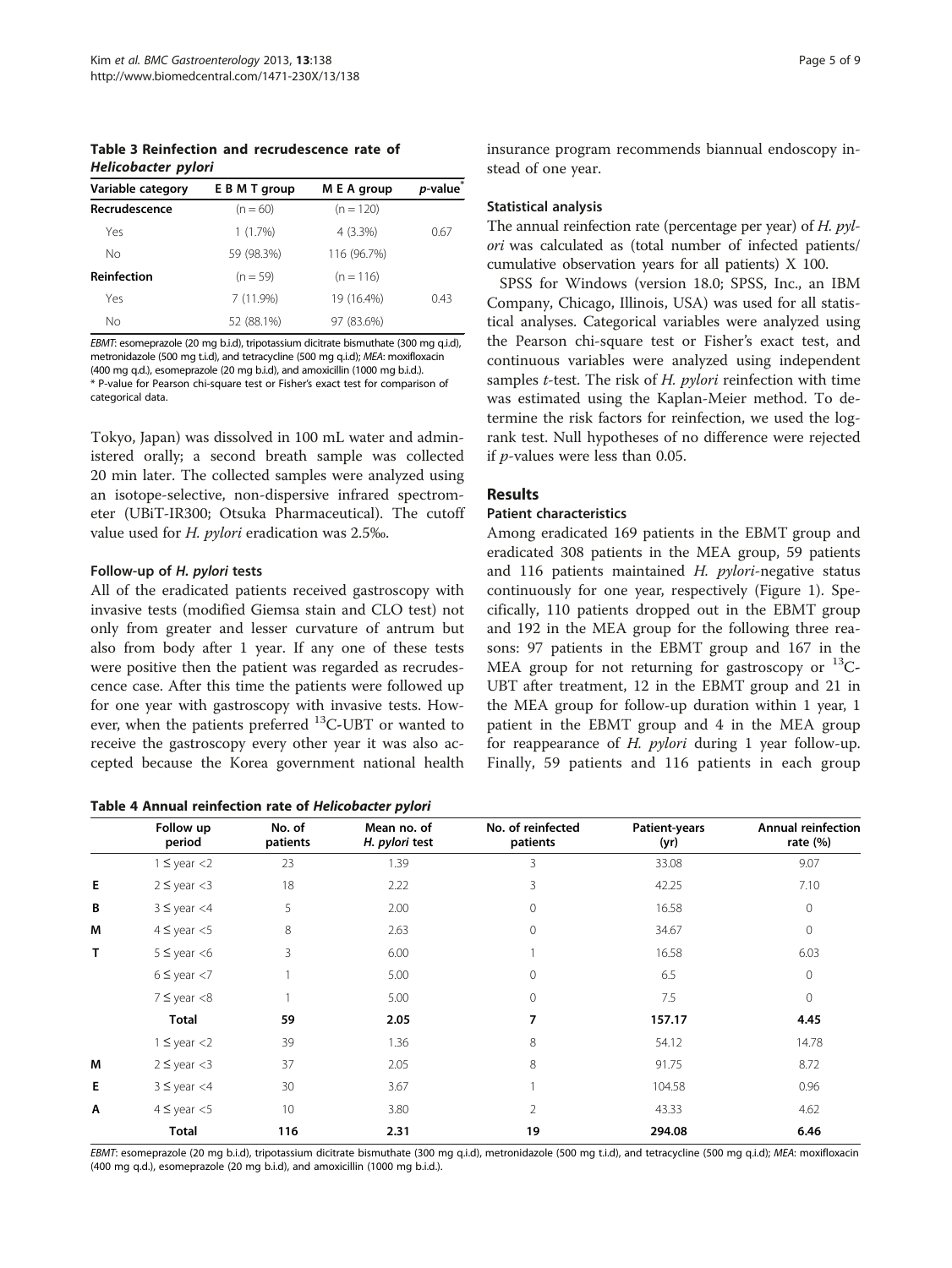<span id="page-5-0"></span>maintained H. pylori-negative continuously at one year. The demographic and clinical characteristics of two study groups, who maintained  $H.$   $pylori$ -negative continuously at one year after the EBMT or MEA therapy, are summarized in Table [1](#page-2-0). Gender, the mean age of the patients, clinical diagnosis, atrophic gastritis, and intestinal metaplasia of the two groups were similar. The enrolled early gastric cancer patients were cured by endoscopic submucosal dissection and follow-up was continuously performed regularly. During long-term follow-up patients in the EBMT or in the MEA group were divided into two groups: reinfected group and continuously eradicated group. The demographic and clinical characteristics of the reinfected and continuously eradicated group are summarized in Table [2.](#page-3-0) In the EBMT group and

|  |  | Table 5 Baseline characteristics of study subjects |  |  |
|--|--|----------------------------------------------------|--|--|
|--|--|----------------------------------------------------|--|--|

MEA group, there was no significant evidence that reinfection of H. pylori was related with gender, the mean age of the patients, clinical diagnosis, atrophic gastritis, and intestinal metaplasia. The H. pylori recrudescence and reinfection rates are shown in Table [3](#page-4-0). One patient in the EBMT group and four patients in the MEA group, who were *H. pylori* positive again at 1 year follow-up, were assigned to recrudescence cases. The rate was calculated at 1.7% (1/60) for the EBMT group and 3.3% (4/120) for the MEA group, and these percentages were not significantly different ( $p = 0.67$ ). During long-term follow-up 1 year after eradication  $H$ . *pylori* reappeared in 7 (11.9%) of EBMT group and in 19 (16.4%) of MEA group and these percentages were not significantly different depending on each rescue treatment ( $p = 0.43$ ). Among the

| Variable category                           | <b>Total</b><br>$(175, 100\%)$ | Reinfected group<br>$(26, 14.9\%)$ | Continuously eradicated group<br>$(149, 85.1\%)$ | <i>p</i> -value |
|---------------------------------------------|--------------------------------|------------------------------------|--------------------------------------------------|-----------------|
| Gender                                      | $(N = 175)$                    | $(n = 26)$                         | $(n = 149)$                                      |                 |
| Male                                        | $(104, 59.4\%)$                | (16, 61.5%)                        | $(88, 59.1\%)$                                   | 0.75            |
| Female                                      | $(71, 40.6\%)$                 | $(10, 38.5\%)$                     | $(61, 40.9\%)$                                   |                 |
| Age (years) (mean $\pm$ SD)                 | $(N = 175)$                    | $(n = 26)$                         | $(n = 149)$                                      |                 |
|                                             | $(56.6 \pm 9.4)$               | $(57.6 \pm 9.4)$                   | $(56.4 \pm 9.5)$                                 |                 |
| $20 - 29$                                   | $(2, 1.1\%)$                   | $(0, 0.0\%)$                       | $(2, 1.3\%)$                                     | 0.47            |
| 30-39                                       | $(4, 2.3\%)$                   | $(0, 0.0\%)$                       | (4, 2.7%)                                        |                 |
| 40-49                                       | $(34, 19.4\%)$                 | $(8, 30.8\%)$                      | $(26, 17.4\%)$                                   |                 |
| 50-59                                       | $(61, 34.9\%)$                 | $(6, 23.1\%)$                      | $(55, 36.9\%)$                                   |                 |
| 60-69                                       | $(62, 35.4\%)$                 | $(9, 34.6\%)$                      | $(53, 35.6\%)$                                   |                 |
| 70-79                                       | $(11, 6.3\%)$                  | (3, 11.5%)                         | $(8, 5.4\%)$                                     |                 |
| 80-89                                       | $(1, 0.6\%)$                   | $(0, 0.0\%)$                       | $(1, 0.7\%)$                                     |                 |
| Clinical diagnosis                          | $(N = 175)$                    | $(n = 26)$                         | $(n = 149)$                                      |                 |
| Early gastric cancer                        | $(40, 22.9\%)$                 | $(7, 26.9\%)$                      | $(33, 22.1\%)$                                   | 0.74            |
| Dysplasia                                   | $(19, 10.9\%)$                 | $(4, 15.4\%)$                      | $(15, 10.1\%)$                                   |                 |
| Peptic ulcer disease                        | $(34, 19.4\%)$                 | $(7, 26.9\%)$                      | $(27, 18.1\%)$                                   |                 |
| Chronic gastritis                           | $(82, 46.9\%)$                 | $(8, 30.8\%)$                      | (74, 49.7%)                                      |                 |
| Histological AG in either antrum<br>or body | $(N = 116)$                    | $(n = 20)$                         | $(n = 96)$                                       |                 |
| Yes                                         | (67, 57.8%)                    | $(14, 70.0\%)$                     | $(53, 55.2\%)$                                   | 0.14            |
| No                                          | $(49, 42.2\%)$                 | $(6, 30.0\%)$                      | $(43, 44.8\%)$                                   |                 |
| Histological IM in either antrum<br>or body | $(N = 144)$                    | $(n = 21)$                         | $(n = 123)$                                      |                 |
| Yes                                         | $(84, 58.3\%)$                 | (10, 47.6%)                        | $(74, 60.2\%)$                                   | 0.20            |
| No                                          | (60, 41.7%)                    | $(11, 52.4\%)$                     | $(49, 39.8\%)$                                   |                 |
| Regimen                                     | $(N = 175)$                    | $(n = 26)$                         | $(n = 149)$                                      |                 |
| EBMT                                        | (59, 33.7%)                    | $(7, 26.9\%)$                      | $(52, 34.9\%)$                                   | 0.23            |
| MEA                                         | (116, 66.3%)                   | $(19, 73.1\%)$                     | $(97, 65.1\%)$                                   |                 |

EBMT: esomeprazole (20 mg b.i.d), tripotassium dicitrate bismuthate (300 mg q.i.d), metronidazole (500 mg t.i.d), and tetracycline (500 mg q.i.d); MEA: moxifloxacin (400 mg q.d.), esomeprazole (20 mg b.i.d), and amoxicillin (1000 mg b.i.d.); AG, atrophic gastritis; IM, intestinal metaplasia.

All of early gastric cancer patients were cured by endoscopic submucosal dissection.

\* P-value for Log-rank test.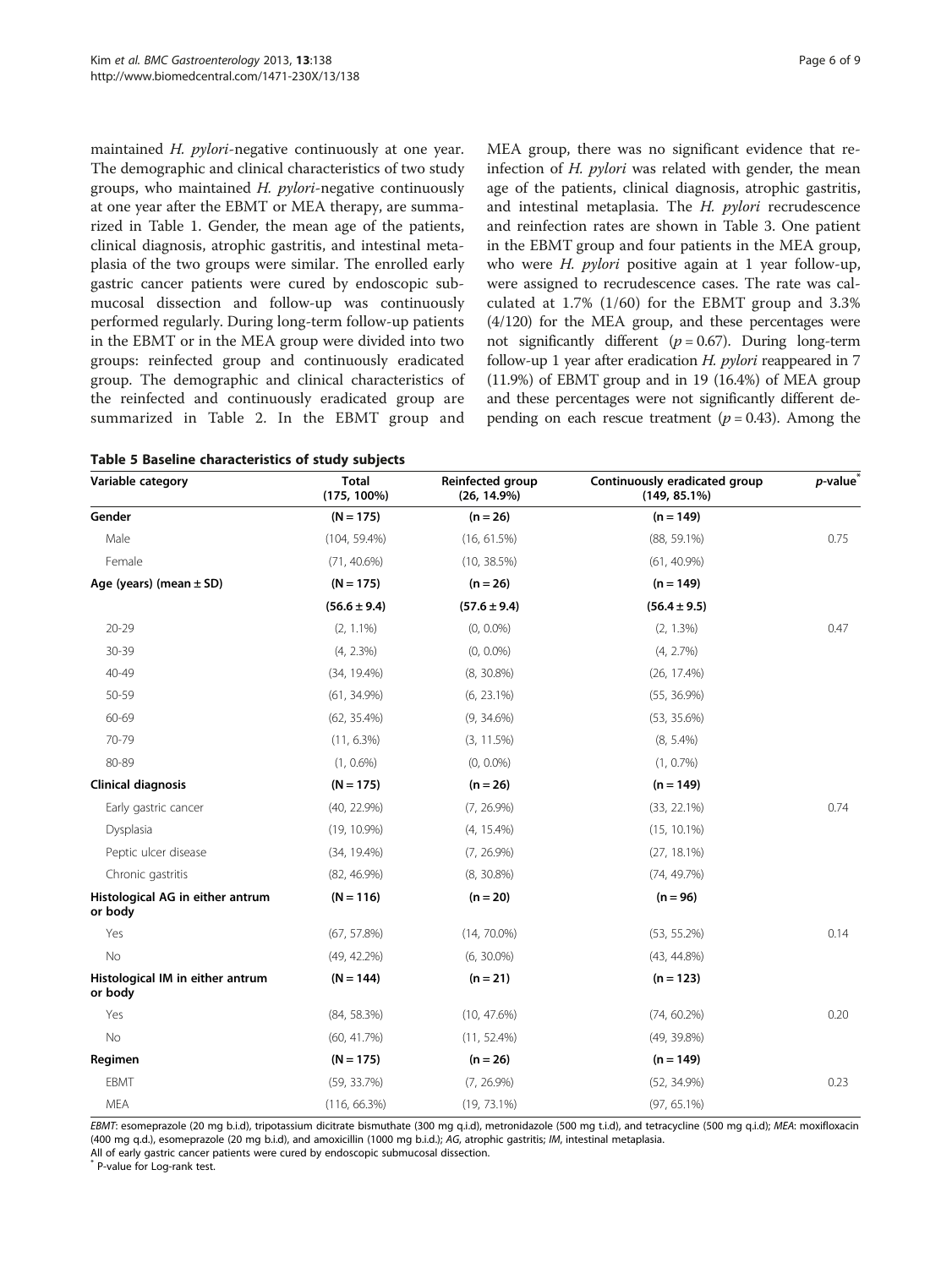reinfected persons no one was belonged to the same household.

#### Long-term follow-up and reinfection rate

The mean duration of follow-up of 59 patients in the EBMT group and 116 in the MEA group was 31.9 months (range: 18–90 months) and 30.4 months (range: 18– 59 months). The mean number of H. pylori tests per patient was found to be 2.05 tests for the EBMT group and 2.31 tests for the MEA group (Table [4](#page-4-0)). Reinfection with H. pylori occurred in 7 of 59 patients of EBMT group (11.9%) and in 19 of 116 patients of MEA group (16.4%) sporadically during the follow-up period. The calculated total annual reinfection rate was found to be 4.45% (7/157.17 patient years X 100) for EBMT and 6.46% (19/294.08 patient years X 100) for MEA.

#### Risk factors for reinfection

When the reinfected group  $(n = 26)$  and continuously eradicated group  $(n = 149)$  were compared in terms of demographic information and clinical characteristics, no statistical differences were found by univariate analysis (Log-rank test), in both groups (Table [5](#page-5-0)). Specially, there was no significant evidence that reinfection of H. pylori is related with eradication regimen ( $p = 0.23$ ) (Figure 2).

# **Discussion**

We performed a prospective study to investigate reinfection rate of H. pylori in patients who had been successfully treated with second-line therapy after an initial failure to



eradicate *H. pylori*. To the best of our knowledge, this is the first report comparing the reinfection rate of EBMT and MEA therapy.

Reinfection is defined as an infection with a new strain of H. pylori that is different from the original strain after complete eradication, while recrudescence is a relapse of original strain, which was temporarily suppressed by eradication therapy  $[14,15]$  $[14,15]$ . The recurrence rates of H. *pylori* decrease with time and decline sharply after the first year, and beyond the first year, recurrence rates come close to the rate of natural acquisition of  $H$ . *pylori* infection in adulthood [\[14,16,17\]](#page-8-0). From these reports the confirmation of continuous H. pylori negativity for the first year after eradication therapy has been accepted as complete eradication [\[18-20\]](#page-8-0). Therefore, in our study, reinfection was defined as the situation where tests for H. pylori infection, after continuous H. pylori negativity for the first year after eradication therapy, become positive again at a later stage. In addition, patients, who become H. pylori positive again during 1 year follow-up were classified as recrudescence cases. We could not perfectly distinguish between recrudescence of an original strain and reinfection because DNA analysis of the strain using molecular fingerprinting techniques was not performed. However, this definition is supported by data obtained using DNA analysis that the cause of H. pylori recurrence after first year is reinfection [\[14\]](#page-8-0).

In the previous study, we reported that annual reinfection in patients received standard PPI-based triple eradication therapy in Korea was 3.51% and the recrudescence rate 4.9% [[11](#page-7-0)]. This result was similar to the mean annual reinfection rate (3.4%), calculated from the studies performed in developed countries [[16](#page-8-0)]. The increase in antimicrobial resistance with the standard triple therapy has led to an increase of alternative therapy. However, there are few reports regarding the reinfection of H. pylori in patients received second-line therapy. In 2006, our group reported the annual reinfection rate after second-line therapy (EBMT) during 1996–2004, at 6.0% per patientsyears in Seoul, Korea [[12\]](#page-7-0). In the present long-term follow-up study for up to 90 months we investigated the reinfection rate of EBMT and MEA therapy, performed during 2003–2010 in Gyeonggi province near Seoul, and those rates are 4.45% for EBMT and 6.46% for MEA per year. When eradication has truly been successful, reinfection is associated with the risk of re-exposure to H. pylori. Relatively low reinfection rates might be related to the decrease in prevalence of H. pylori infection [[21\]](#page-8-0) and the recent improvement of sanitation conditions in Korea. In addition, when the reinfection rate of these two kinds of rescue therapy were compared, there was no significant difference ( $p = 0.43$ ). Therefore, we suggest that reinfection cannot affect the choice of second-line treatment.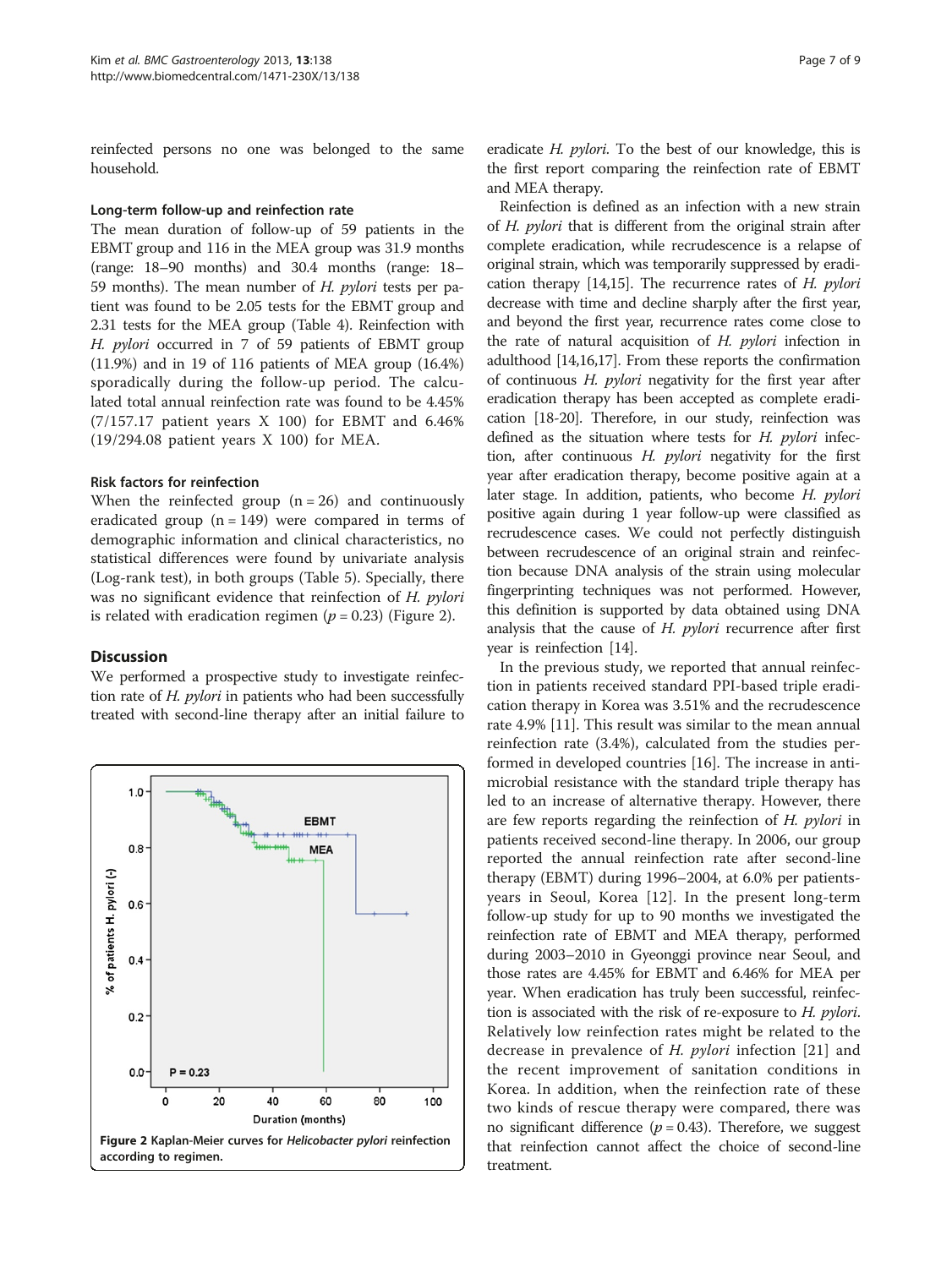<span id="page-7-0"></span>In our study, recrudescence rate in the EBMT group and MEA group was found to be 1.7% and 3.3%, which appears slightly lower than reported after initial eradication with standard PPI-based triple regimen (4.9%) [11]. This result might be related to the decreasing trend in eradication rate of standard triple therapy in Korea. That is, the eradication rate of per protocol (PP) analysis decreased up to 75.9% in 2006 [9]. Some studies reported that the recurrence of H. pylori infection more frequently occurred in patients treated with a low efficacy regimen than in those treated with a high efficacy regimen, as a result of recrudescence of the organism after temporary suppression, not elimination [\[14,16,22,23](#page-8-0)]. In the previous studies, the PP eradication rates were reported at 77.2% for the 7- and 93.6% for the 14 day EBMT regimen [[24\]](#page-8-0), and 83.8% for the 7-, 82.6% for the 10- and 79.9% for the 14 day MEA regimen [[25\]](#page-8-0). Our lower recrudescence rate might be related to the higher efficacy of the EBMT and MEA regimens. In addition, there was no difference in the recrudescence rate between EBMT and MEA regimen ( $p = 0.67$ ).

Limited information exists regarding risk factors for reinfection of H. pylori. Candidate risk factors include younger age [[26,27](#page-8-0)], infection of close contacts [\[14,28](#page-8-0)], dental plaque [[29,30\]](#page-8-0), and contaminated endoscopic equipment [\[14,16,31](#page-8-0)]. Other studies did not identify any factors predictive of H. pylori reinfection [[32](#page-8-0)-[34](#page-8-0)]. In the previous study, we reported that male gender and low income were significantly associated with reinfection of H. pylori by multivariate analysis [11]. However, the current study did not identify any predictive factors concerning H. pylori reinfection in the EBMT group and MEA group.

This study is the first study with large sample size and a long-term follow-up period in the investigation of reinfection rate of H. *pylori* in patients who had been successfully treated with second-line therapy after an initial failure to eradicate H. pylori. However, our study has limitations. First, recrudescence cases could be included in the reinfection cases. Theoretically the fingerprinting should be performed for the differentiation of reinfected and recrudescence. However, we did not perform DNA analysis to identify the strains. In clinical practice, it is not easy to perform DNA analysis. Secondly, despite our efforts to enroll all patients, many patients dropped out from this study, and refused to receive H. pylori tests every year, especially when there was no gastrointestinal symptom.

# Conclusions

In summary, in Korea, the long-term reinfection rate of H. *pylori* stayed low in both bismuth-containing quadruple therapy and moxifloxacin-based triple therapy; thus reinfection cannot affect the choice of second-line treatment.

#### Competing interests

The authors have no competing of interests to declare.

#### Authors' contributions

KN- designed the study and performed the major role of collecting patients; KMS- collected patients' data and wrote the manuscript; KSE- collected patients' data and was involved in editing the manuscript; JHJ- collected patients' data and were involved in editing the manuscript; SCM- collected patients' data and were involved in editing the manuscript; PYS- collected patients' data and were involved in editing the manuscript; LDH- collected patients' data and was involved in editing the manuscript. All authors read and approved the final manuscript.

#### Acknowledgments

This work was supported by a grant from the National Research Foundation of Korea funded by the Korean Government (2012R1A1A3A04002680) and partly supported by the Seoul National University Budang Hospital Research fund (grants no 02-2010-014). MRCC of Seoul National University Hospital was consulted about the statistical analysis of the present manuscript.

#### Received: 1 February 2013 Accepted: 12 September 2013 Published: 19 September 2013

#### References

- 1. Go MF: Review article: natural history and epidemiology of Helicobacter pylori infection. Aliment Pharmacol Ther 2002, 16(Suppl 1):3–15.
- 2. Chey WD, Wong BC: American College of Gastroenterology guideline on the management of Helicobacter pylori infection. Am J Gastroenterol 2007, 102:1808–1825.
- 3. McColl KE: Clinical practice. Helicobacter pylori infection. N Engl J Med 2010, 362:1597–1604.
- 4. Malfertheiner P, Megraud F, O'Morain CA, Atherton J, Axon AT, Bazzoli F, Gensini GF, Gisbert JP, Graham DY, Rokkas T, et al: Management of Helicobacter pylori infection–the Maastricht IV/ Florence Consensus Report. Gut 2012, 61:646–664.
- 5. Fock KM, Katelaris P, Sugano K, Ang TL, Hunt R, Talley NJ, Lam SK, Xiao SD, Tan HJ, Wu CY, et al: Second Asia-Pacific Consensus Guidelines for Helicobacter pylori infection. J Gastroenterol Hepatol 2009, 24:1587–1600.
- 6. Asaka M, Kato M, Takahashi S, Fukuda Y, Sugiyama T, Ota H, Uemura N, Murakami K, Satoh K, Sugano K: Guidelines for the management of Helicobacter pylori infection in Japan: 2009 revised edition. Helicobacter 2010, 15:1–20.
- 7. Kim N, Kim JJ, Choe YH, Kim HS, Kim JI, Chung IS: [Diagnosis and treatment guidelines for Helicobacter pylori infection in Korea]. Korean J Gastroenterol 2009, 54:269–278.
- 8. Graham DY, Fischbach L: Helicobacter pylori treatment in the era of increasing antibiotic resistance. Gut 2010, 59:1143–1153.
- 9. Chung JW, Lee GH, Han JH, Jeong JY, Choi KS, Kim do H, Jung KW, Choi KD, Song HJ, Jung HY, et al: The trends of one-week first-line and second-line eradication therapy for Helicobacter pylori infection in Korea. Hepatogastroenterology 2011, 58:246–250.
- 10. Chung WC, Lee KM, Paik CN, Lee JR, Jung SH, Kim JD, Han SW, Chung IS: [Inter-departmental differences in the eradication therapy for Helicobacter pylori infection: a single center study]. Korean J Gastroenterol 2009, 53:221–227.
- 11. Kim MS, Kim N, Kim SE, Jo HJ, Shin CM, Lee SH, Park YS, Hwang JH, Kim JW, Jeong SH, et al: Long-term Follow-up Helicobacter Pylori Reinfection Rate and Its Associated Factors in Korea. Helicobacter 2013, 18:135–142.
- 12. Cheon JH, Kim N, Lee DH, Kim JM, Kim JS, Jung HC, Song IS: Long-term outcomes after Helicobacter pylori eradication with second-line, bismuth-containing quadruple therapy in Korea. Eur J Gastroenterol Hepatol 2006, 18:515–519.
- 13. Rugge M, Correa P, Dixon MF, Fiocca R, Hattori T, Lechago J, Leandro G, Price AB, Sipponen P, Solcia E, et al: Gastric mucosal atrophy: